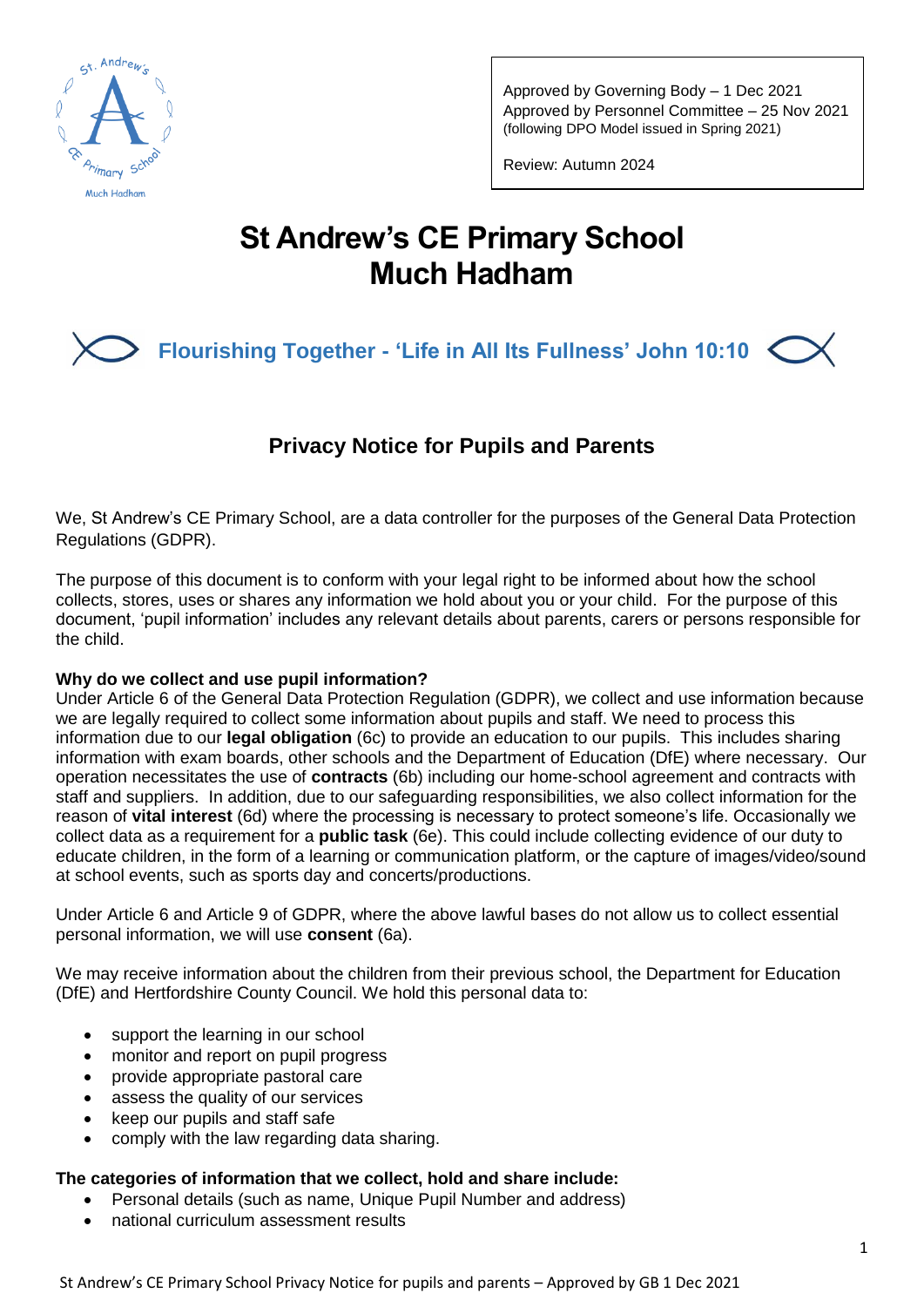- attendance information (such as sessions attended, number of absences and absence reasons)
- any exclusion information
- where they go after they leave us
- personal characteristics (such as ethnicity, language, nationality, country of birth and free school meal eligibility)
- any special educational needs
- relevant medical information.

Sensitive personal information may also be processed for safeguarding purposes (on the Legal Basis of **Vital Interest**) at any time. Explicit consent would be sought if biometric data was to be collected/used by the school in the future.

## **Collecting pupil information**

We collect pupil information by using registration forms, data collection forms (which may be used annually) or file transfer from previous schools.

Whilst the majority of pupil information you provide to us is mandatory, some of it is provided to us on a voluntary basis. In order to comply with the General Data Protection Regulations, we will inform you whether you are required to provide certain pupil information to us or if you have a choice in this.

## **Storing data**

An annual sweep of the school network will be used to ensure that data is removed from general access where appropriate. We shred or destroy redundant data onsite.

We may hold data on USB memory sticks if adequately protected, although their use is discouraged.

Photographs, videos and sound media will be captured by the school using school equipment and in line with any consent granted.

Data is backed up onsite weekly to an external hard drive which is kept off-site including SIMS. We maintain a supplier compliance log to ensure that Data Processors (our suppliers) are compliant and effectively safeguard your data.

The school has robust processes in place to minimise the risk of data breaches. In the unlikely event of a Data Breach, the school has an internal Data Breach Procedure and documentation which would be followed. These documents are overseen by the school's Data Protection Officer (DPO). In the event of a data breach, we would act as directed, by the General Data Protection Regulations 2018.

#### **Data Retention**

Data will be retained by the school for the duration of the pupil's time with us. We cannot agree to delete data during this time.

We will agree to remove data held on pupils, if requested, after they have left us (provided we are not required to keep it due to ratified policy or law). We will have to send their information to a new school or education establishment if applicable.

We hold pupil data for pupils with SEN until they reach 25 years of age, if it is not passed on to another setting\* (data will be securely deleted in the academic year of their 25th birthday). Ordinarily, data will be removed from general access two years after they have left the school, where educational records and/or child protection records have been passed to an alternative provision (or to Herts or another county or country). A yearly sweep of school documentation will be carried out to ensure that such data is protected and removed from general access where appropriate.

Some school data will be kept for 6 years – this includes financial accounting information (legal reasons) and Data Breach Logs.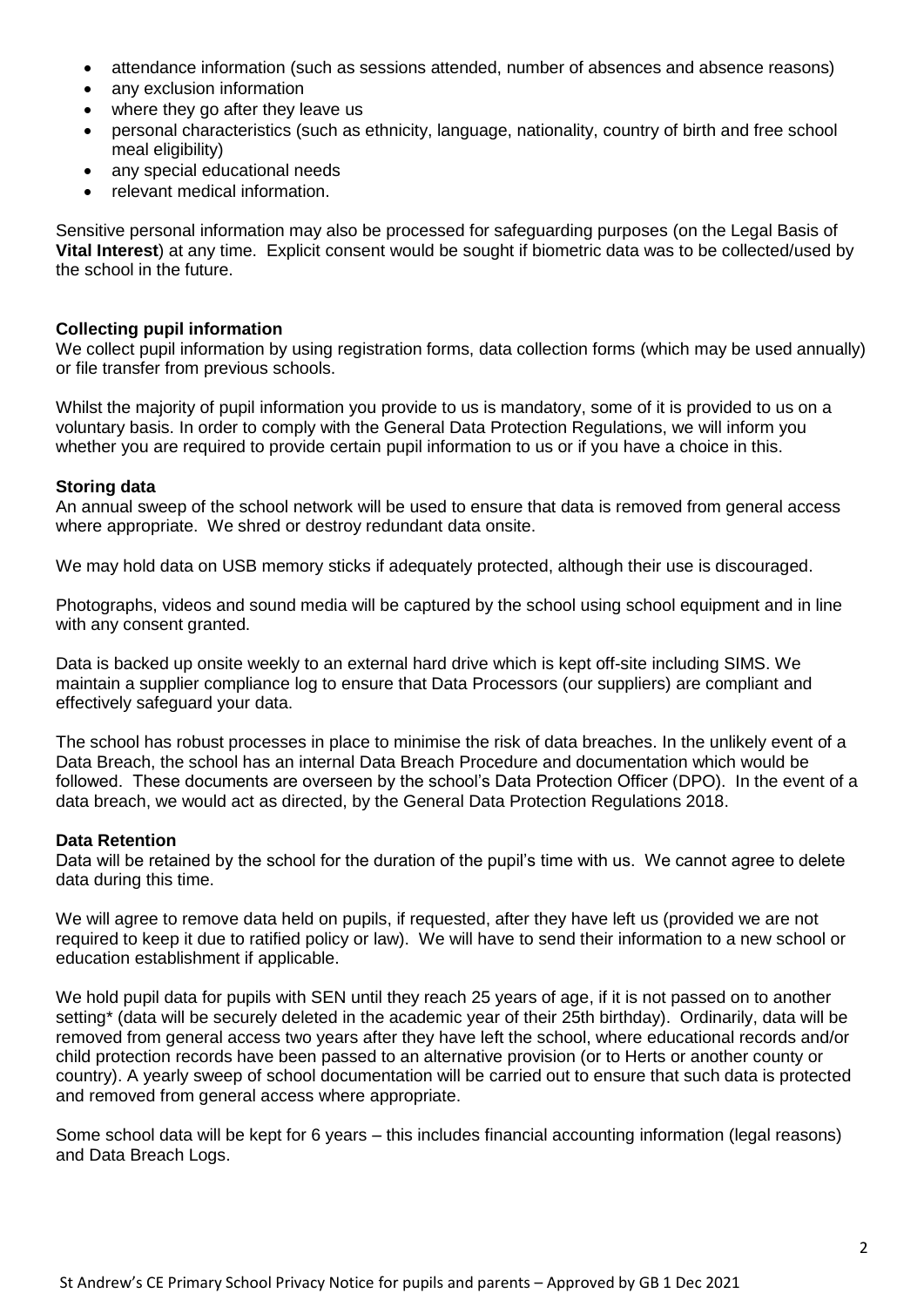*\* and children without SEN if there is a major incident (for example, a safeguarding or critical/medical incident requiring external agency support). We may be required to keep the entire file until the youngest child involved turns 25 years of age, or longer for specific and regulated incidents.*

## **Who do we share information with?**

We will not give information about you or your child to anyone without your consent unless the law and our policies allow us to.

Where our school is involved in collaborative delivery with other schools and learning providers, pupil information may also be shared to aid the preparation of learning plans and the use of data to achieve the objectives identified above or with schools that the pupil attends after leaving us. We need to share information, on occasion with (but not limited to):

- Virtual Schools
- Education Psychologist
- transfer schools
- Social Services Assessment Team
- Children's Services
- school governors
- local authority support services including the NHS
- police and courts as necessary
- other health related assessment teams including disability allowance.

We are required, by law, to share some information with the Department for Education (DfE). This information will, in turn, then be made available for the use by the Local Authority. Additionally, the curriculum may require the use of third party web-based learning platforms, if GDPR compliant. We may share information with our Parents' Association if we have your consent.

## **Why we share information**

We are required to share information about our pupils with the (DfE) under regulation 4 and 5 of The Education (Information About Individual Pupils) (England) Regulations 2013.

Whilst we share information as an ongoing school management requirement, which would include nonstandard operational activity such as promoting the school and complaints/legal proceedings as required, we do not share information about our pupils with anyone without your consent unless the law and our policies allow us to do so.

## **Safeguarding**

GDPR does not prevent, or limit, the sharing of information for the purposes of keeping children safe. Legal and secure information sharing between schools, Children's Social Care, and other local agencies, is essential for keeping children safe and ensuring they get the support they need. Information can be shared without consent if to gain consent would place a child at risk. Fears about sharing information must not be allowed to stand in the way of promoting the welfare and protecting the safety of children. As with all data sharing, appropriate organisational and technical safeguards should still be in place.

## **Data collection requirements**

To find out more about the data collection requirements placed on us by the Department for Education (for example; via the school census) go to [https://www.gov.uk/education/data-collection-and-censuses-for](https://www.gov.uk/education/data-collection-and-censuses-for-schools)[schools.](https://www.gov.uk/education/data-collection-and-censuses-for-schools)

If you need more information about how our local authority and/or DfE collect and use your information, please visit:

- our local authority at <http://www.hertsdirect.org/services/edlearn/privsch/> or
- the DfE website at <https://www.gov.uk/data-protection-how-we-collect-and-share-research-data>

## **How Government uses your data**

The pupil data that we lawfully share with the DfE through data collections: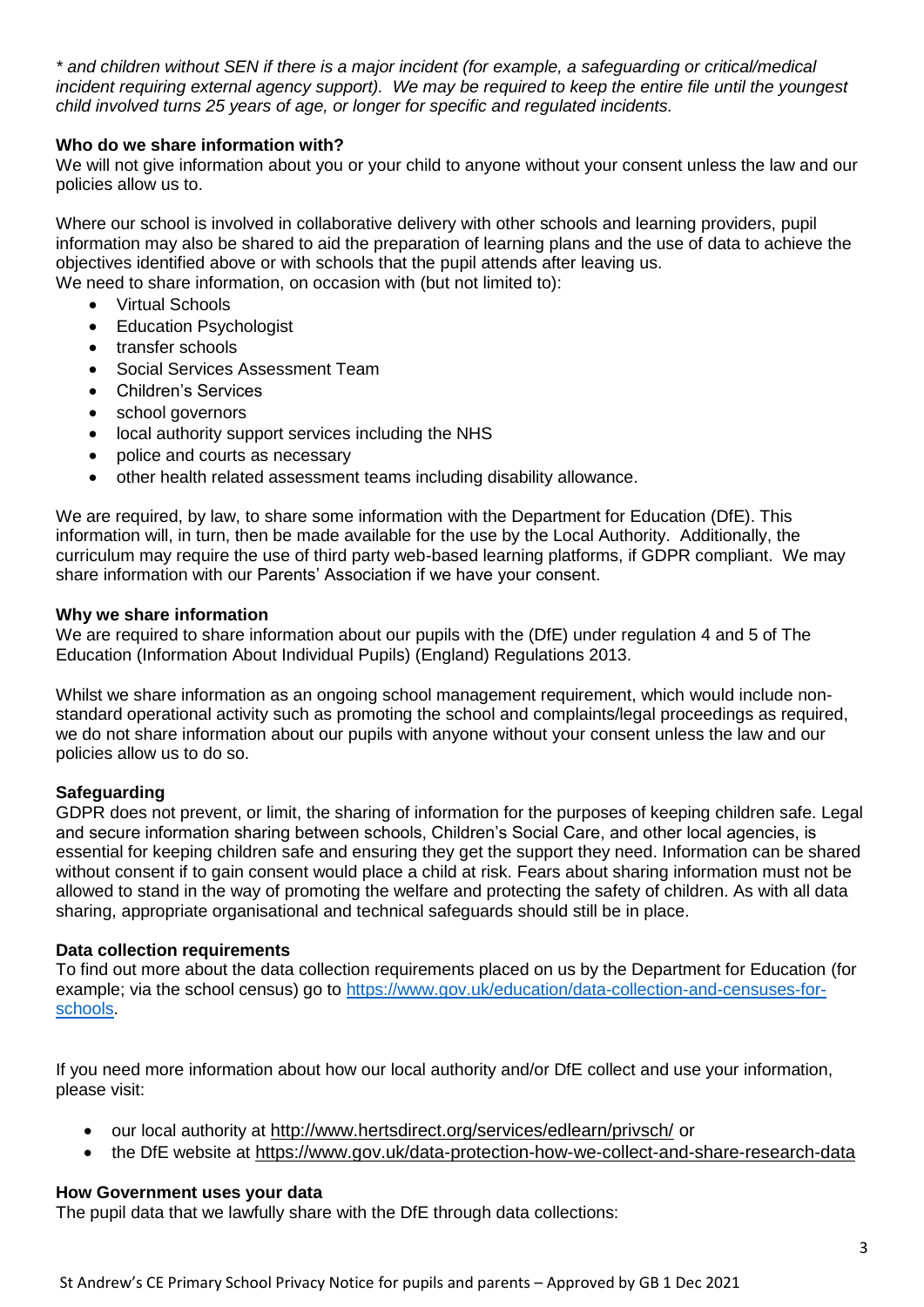- underpins school funding, which is calculated based upon the numbers of children and their characteristics in each school.
- informs 'short term' education policy monitoring and school accountability and intervention (for example, KS2 SATs results or Pupil Progress measures).
- supports 'longer term' research and monitoring of educational policy (for example how certain subject choices go on to affect education or earnings beyond school).

## **Data collection requirements**

To find out more about the data collection requirements placed on us by the Department for Education (for example; via the school census) go to <https://www.gov.uk/education/data-collection-and-censuses-for-schools>

## **The National Pupil Database (NPD)**

Much of the data about pupils in England goes on to be held in the National Pupil Database (NPD).

The NPD is owned and managed by the Department for Education and contains information about pupils in schools in England. It provides invaluable evidence on educational performance to inform independent research, as well as studies commissioned by the Department.

It is held in electronic format for statistical purposes. This information is securely collected from a range of sources including schools, local authorities and awarding bodies.

To find out more about the NPD, go to: [https://www.gov.uk/government/publications/national-pupil-database](https://www.gov.uk/government/publications/national-pupil-database-user-guide-and-supporting-information)[user-guide-and-supporting-information](https://www.gov.uk/government/publications/national-pupil-database-user-guide-and-supporting-information)

To contact DfE: <https://www.gov.uk/contact-dfe>

## **Requesting access to your personal data**

Under data protection legislation, parents, carers have the right to request access to any information that we hold about them. To make a request for your personal information, or be given access to your child's educational record, contact the school office or email the Data Protection Officer (see 'Contact' below). Please be aware that in certain situations such as, but not restricted to safeguarding, this data may not be disclosed.

You also have the right to:

- object to processing of personal data that is likely to cause, or is causing, damage or distress
- prevent processing for the purposes of direct marketing
- object to decisions being taken by automated means
- in certain circumstances, have inaccurate personal data rectified, blocked, erased or destroyed
- claim compensation for damages caused by a breach of the Data Protection regulations
- withdraw any consent that you have provided\*\*

To find out more about your rights, visit<https://ico.org.uk/your-data-matters/>

\*\*Once we have received notification that you have withdrawn your consent, we will no longer process your information for the purpose or purposes you originally agreed to, unless we have another legitimate basis for doing so in law.

#### **Cookies**

Our website uses Cookies to track visits to our website but we do not use it to identify you or for marketing purposes. You do not have to use our website as the information can be provided to you by the school office at your request.

#### **Concerns**

We understand that there are penalties for inadequately protecting your data or for non-compliance with the GDPR. If you have a concern about the way we are collecting or using your personal data, you can raise your concern with us in the first instance or directly to the Information Commissioner's Office at [https://ico.org.uk/concerns/,](https://ico.org.uk/concerns/) on 0303 123 1113 or via email by visiting [https://ico.org.uk/global/contact-](https://ico.org.uk/global/contact-us/email/)